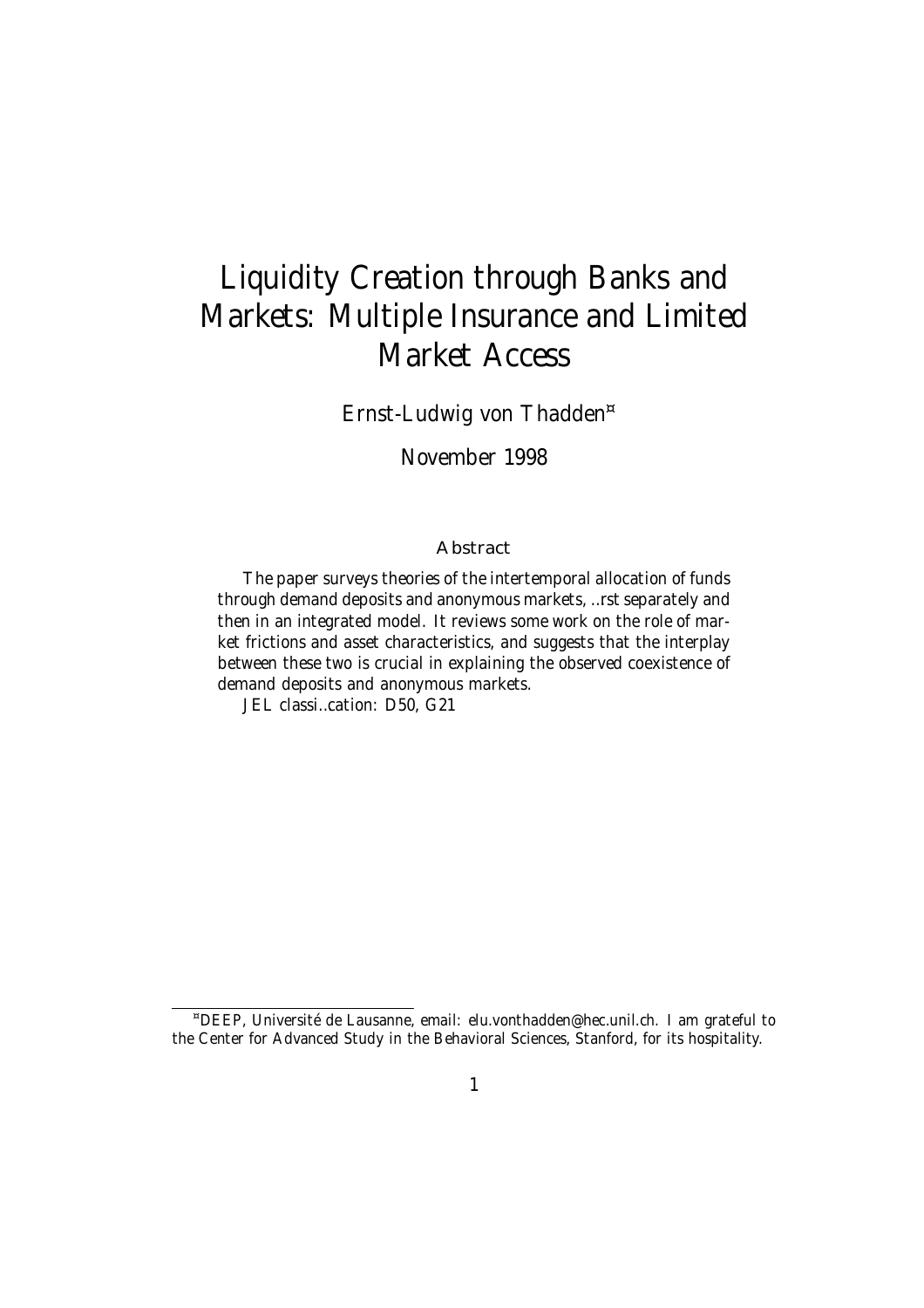# 1 Introduction

The question of the role and merits of "banks" and "markets" for the functioning of an economy is as topical as it is ill-de…ned. Accordingly, the answers to this question vary widely with to the position and the perspective adopted, and often appear contradictory. One reason for this confusion is that in modern economies, banks of di¤erent types serve several functions in di¤erent institutional frameworks. Hence, any debate about their role can only be productive if the context is spelled out clearly. This context is, in particular, the market environment in which banks operate, which immediately poses the next problem, namely that "banks are useless in the Arrow-Debreu world" of perfect markets (Freixas-Rochet, 1997, p. xix). This is no surprise, of course: if, by assumption, all goods and services are allocated freely and optimally by the omnipotent auctioneer, then there is no need for institutions which help to channel ... nancial  $\ddagger$ ows through the economy. It is therefore indispensable for any discussion of the role of banks and markets to be explicit not only about the role of banks but also about the notion of markets.

In this paper, I will study a small part of the grand question, try to de…ne precisely the type and function of banking under consideration, and review one particular answer, which relies on a speci…c notion of market friction. The paper considers commercial banks - institutions that take in funds from the public in the form of demand deposits and provide …nance on their own account in the form of loans - and focusses on one particular economic function they perform, namely the provision of liquidity.

Liquidity provision is usually listed as one of the main macroeconomic functions of the banking system. Yet, already the de…nition of liquidity is elusive and would be a worthy subject of a …nancial Sokratian dialogue. The core of the di¤erent notions of liquidity used in …nance is similar: liquidity helps agents to realize a …nancial undertaking when they most want it. Yet, the de…nitions advanced in di¤erent contexts di¤er substantially. Here are three prominent examples:

1. "An asset is liquid if it can be bought or sold quickly at low transaction costs and a reasonable price" (Biais-Foucault-Hillion, p. 13).

2. "Liquidity refers to the availability of instruments (market and nonmarket) that can be used to transfer wealth across periods" (Holmström-Tirole, p. 2).

3. An asset is liquid if it allows agents to consume intertemporally as they would like to.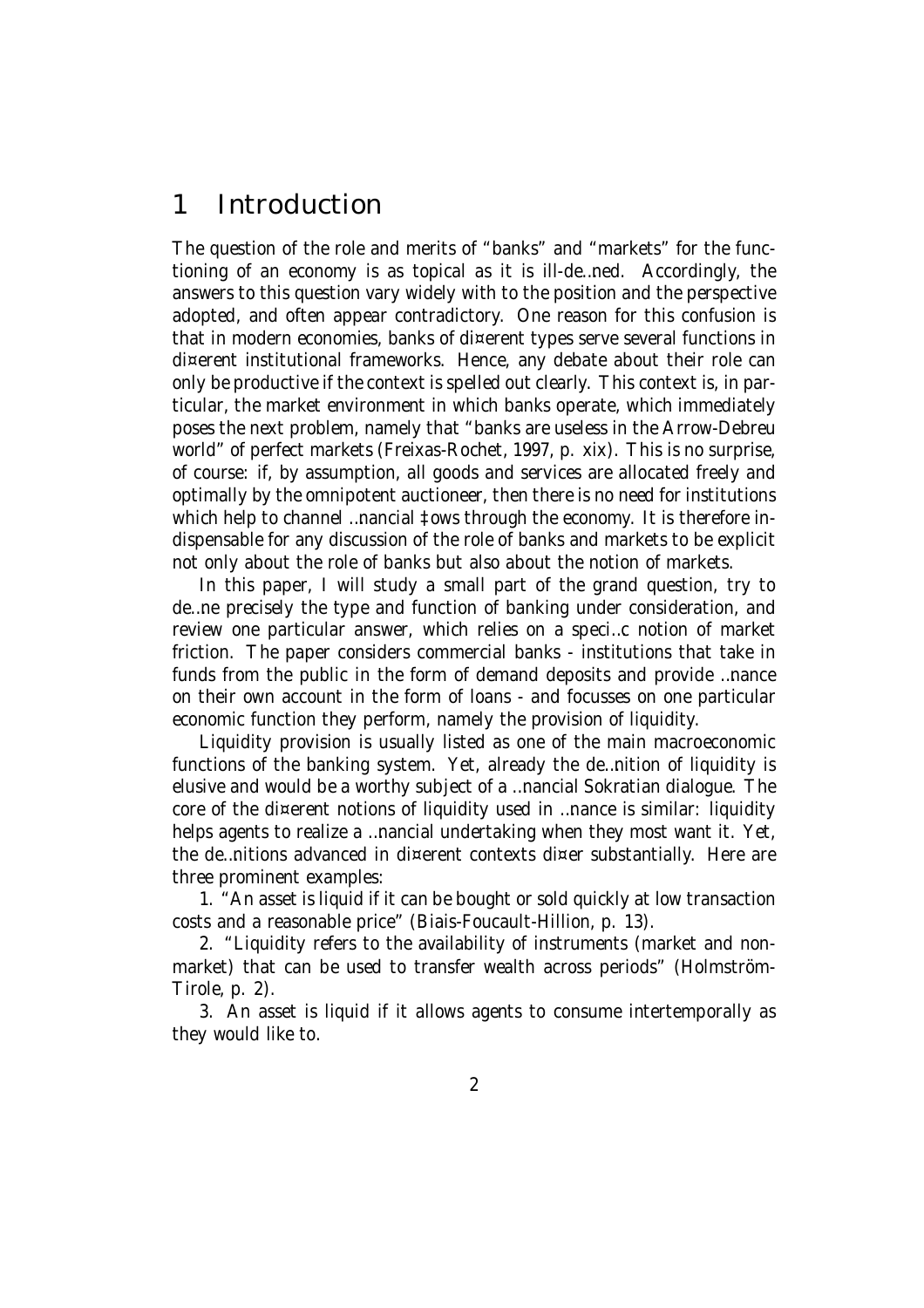The analysis in this paper is mainly based on the third de…nition, introduced by Diamong and Dybvig (1983), not because the other de…nitions are unnatural, but because it has yielded some interesting and empirically appealing implications for the theory of banking. I will come back to the other two de…nitions later on in the paper.

To narrow the scope of the analysis even further, I consider only one aspect of commercial banking, namely deposit taking. As has been argued convincingly by Diamond and Dybvig (1983), a lot can be learned about liquidity provision through banks by abstracting from their lending role and focussing on the liability side of their balance sheets. In fact, this ignores some interesting aspects of liquidity related to banks' lending activities, but these are outside the scope of the present paper. 1

Due to space constraints, this paper focusses excessively on my own contribution to the subject. Important other work which has paralleled or in‡uenced the ideas presented here but which I cannot discuss, includes Waldo (1985), Bhattacharya and Gale (1987), Haubrich and King (1990), Mitusch (1991), Qi (1994), Hellwig (1994), and Hellwig (1998).

### 2 The Starting Point

### 2.1 Modelling liquidity demand:

We use as our starting point a slight generalisation of the model of liquidity demand introduced by Bryant (1980) and Diamond and Dybvig (1983) which is now standard in the banking and corporate …nance literature. The model assumes an economy with three dates,  $t = 0.1, 2$ , one (physical) good, and a continuum of agents a 2 [0; 1] who each have identical endowments of 1 at date 0, nothing thereafter, and identical preferences over future consumption at date 0, given by

$$
U(c_1;c_2) = \begin{cases} u(c_1) & \text{with probability } q \\ u(c_2) & \text{with probability } 1 \text{ i } q \end{cases}
$$
 (1)

The individual consumption shocks of di¤erent agents are realised at date 1, are identically distributed and satisfy the Law of Large Numbers. Hence, there is no uncertainty about aggregate consumption needs. This utility is

<sup>&</sup>lt;sup>1</sup>On lending and liquidity see, in particular, Holmstrn"om and Tirole (1998a, 1998b) and Diamond and Rajan (1998).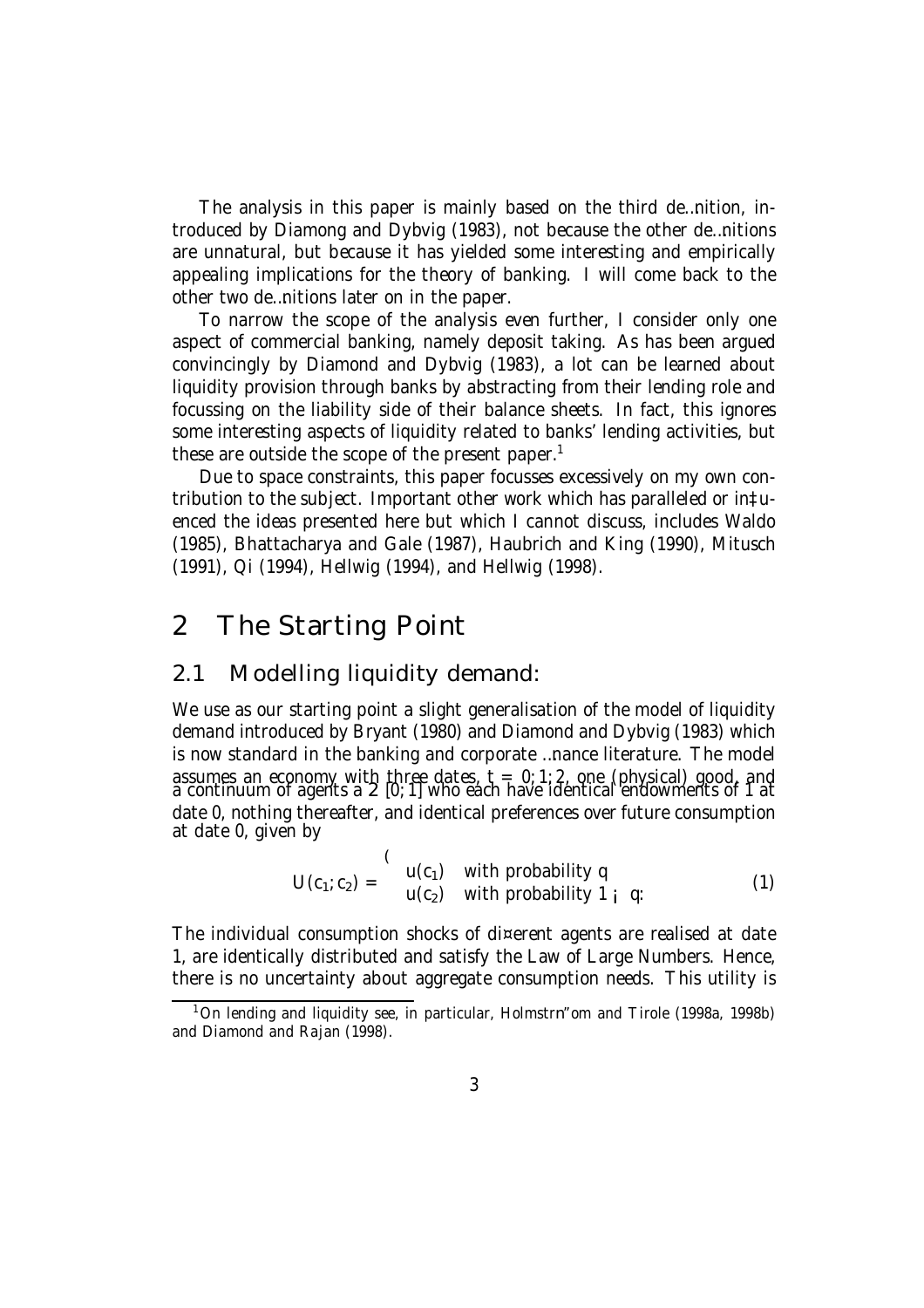extreme in the sense that agents only consume once in their lives (they are either extremely "impatient" or "patient"), but the analysis can be extended to more general preferences.<sup>2</sup> For simplicity, we assume that the elasticity of instantaneous marginal utility with respect to consumption be constant ("constant intertemporal relative risk aversion"):

$$
u^0(c) = c^{i a}; \quad a > 0.
$$
 (2)

Individual consumption needs are private information. Therefore, if agents interact, type-dependent consumption allocations must be incentive-compatible.

Finally, there is one (real) investment opportunity, which has constant returns to scale, is arbitrarily divisible, is available to everybody, and yields a gross return per unit invested at date t of either  $R_1$  in t + 1 or  $R_2$  in t + 2, where  $R_1^2$  $R_2$  and  $R_2 > 1$ . Hence, if investment takes place at time 0 it can either be "left in place to mature", or it can be "liquidated early".

The assumption that  $R_2 > 1$  means that the economy is not shrinking and is made for notational convenience. The assumption that  $R_1^2$  $R_2$  simply means that the option of leaving the asset in place is meaningful, i.e. not dominated by liquidating early and reinvesting. If  $R_1^2 < R_2$ , the investment has an "irreversibility, or goods-in-process, feature" (Wallace, 1988): leaving the investment in place for two periods yields strictly higher returns than a sequence of short-term investments.<sup>3</sup>

### 2.2 Optimal liquidity:

The model describes a situation in which agents are facing a liquidity problem, in the sense that they may be forced to consume their investments when these have not yet matured. This will be the case under autarky, where the consumption path of each agent is given by  $(c_1;c_2) = (R_1; R_2)$  (note that an agent consumes either  $c_1$  or  $c_2$ ). By de...nition, an allocation is said to provide liquidity if it insures the agent against such an outcome. Optimal liquidity is then de…ned as …rst-best intertemporal insurance, i.e. as the allocation agents would like best at date 0 if there were no informational constraints ex post. Formally, this amounts to maximising expected utility subject only to the constraint that consumption is feasible in the aggregate:

max  $qu(c_1) + (1 i q)u(c_2)$ 

<sup>2</sup>See Jacklin (1987) or Jacklin and Bhattacharya (1988).

<sup>&</sup>lt;sup>3</sup> In their original paper, Diamond and Dybvig (1983) assume  $R_1 = 1$ .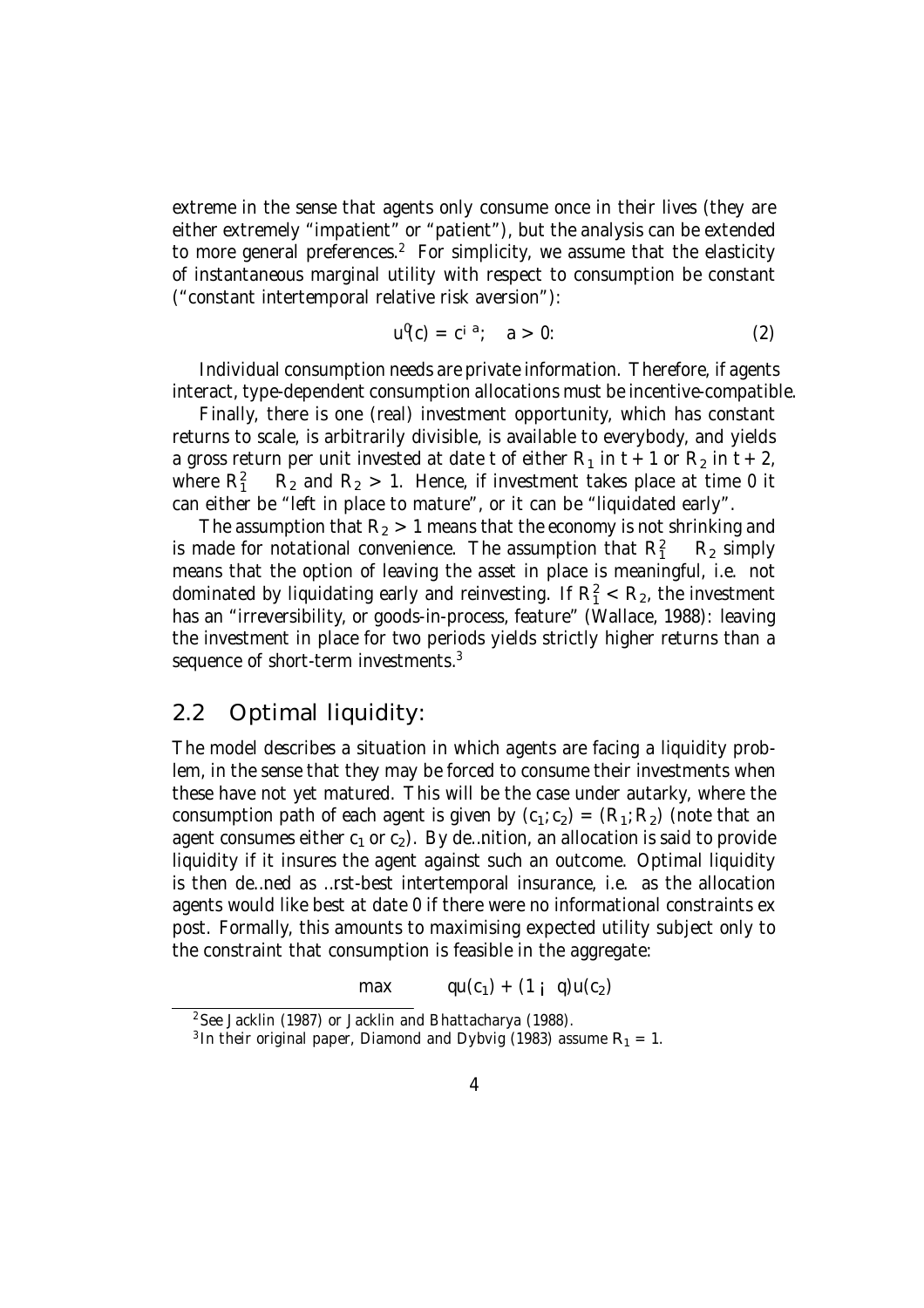subject to 
$$
(R_{1 i} q c_{1}) \frac{R_{2}}{R_{1}} = (1 i q) c_{2}
$$
 (3)  
 $q \frac{c_{1}}{R_{1}} + (1 i q) \frac{c_{2}}{R_{2}} = 1$ 

The second version of the resource constraint shows that  $1=R_t$  can be interpreted as the state-price density in a standard dynamic consumption problem. The solution to this problem will then depend on the relative magnitude of the intertemporal income and substitution e¤ects for the utility function (1). Formally, it is given by the following …rst-order condition, which equates state-price weighted marginal utilities:

$$
R_1\mathsf{u}^{\mathsf{I}}(\mathsf{C}_1)=R_2\mathsf{u}^{\mathsf{I}}(\mathsf{C}_2):
$$

Together with the resource constraint, this yields for the case of CRRA utility, (2), assumed above

$$
c_1^{\pi} = \frac{A_{R_1}!}{R_2} {}^{1_{=a}} c_2^{\pi}.
$$
 (4)

This solution has the following qualitative features. If  $a = 1$ , then  $c_t^{\alpha} = R_t$ . In this case, the income e¤ect compensates exactly the substitution e¤ect and autarky is optimal. If a  $< 1$ , then  $c_1^2 < R_1 < R_2 < c_2^2$  (the substitution e¤ect dominates), if a > 1, then  $R_1 < c_1^{\alpha} < c_2^{\alpha} < R_2$  (the income e¤ect dominates), and if a ! 1, then  $c_1^*$  i  $c_2^*$ ! 0, the consumption path becomes constant over time. For liquidity to play a role, we assume from now on, as in all of the literature, that  $a > 1$ . In this case, agents want to consume more in the short run than they have under autarky, hence need "liquidity".

It is worth emphasising that this notion of liquidity, which corresponds to de…nition 3 in the Introduction, is di¤erent from other equally plausible notions of liquidity. In particular, in the spirit of de…nition 2 above, the "liquidity of an investment opportunity" often denotes how easy it is reversible. Taking the example of a being large and  $R_2 = R_1^2$  shows that these two notions of liquidity are very di¤erent. In this case, the investment is fully reversible (long-term investment yields the same intertemporal return stream as a sequence of short-term investments), but "optimal liquidity" as de…ned here demands a considerable transformation of investment returns.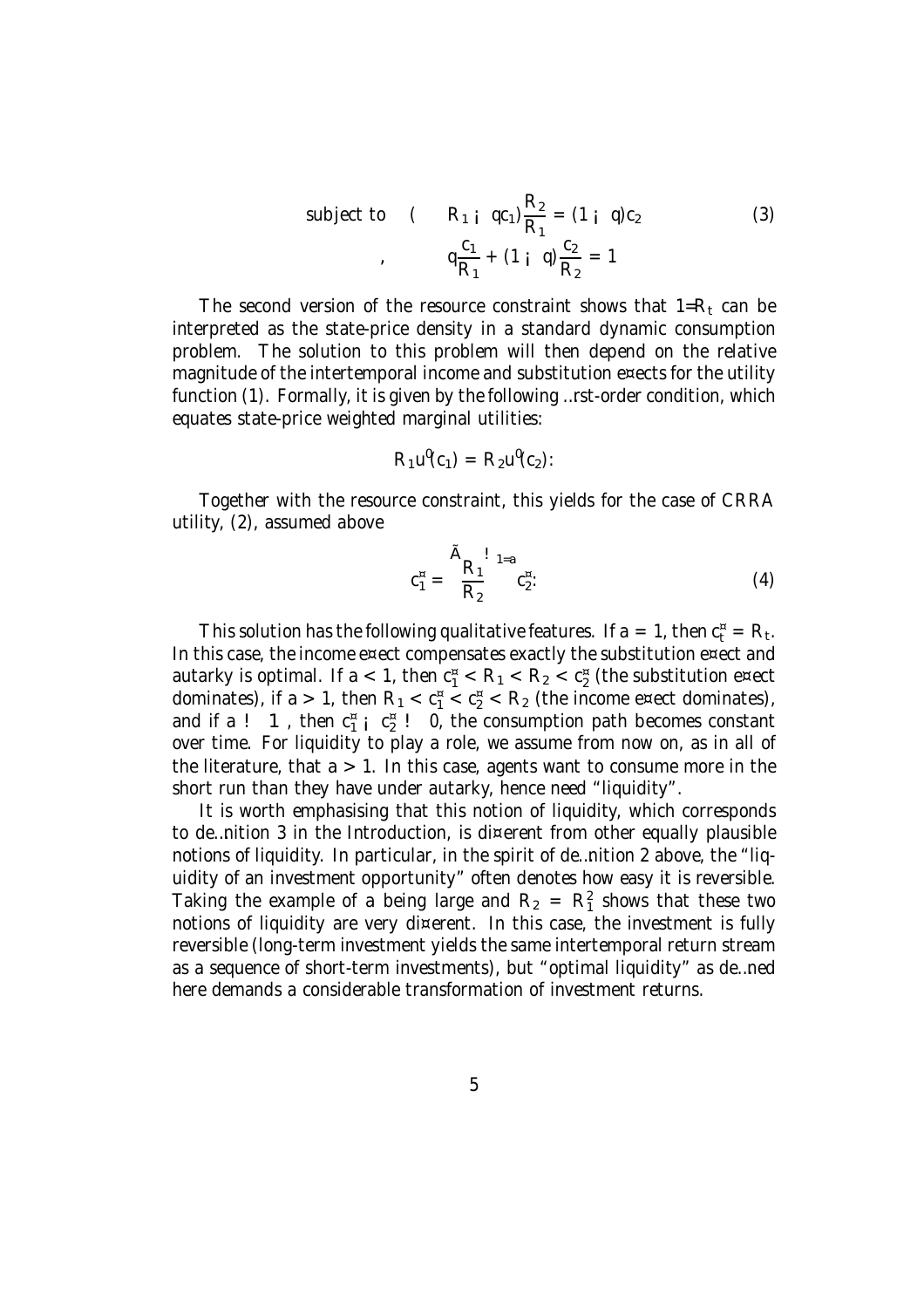### 2.3 The market outcome:

Suppose there exist competitive markets for intertemporal trade in  $t = 0$ and  $t = 1$ , in which agents can take market clearing prices as given (without asking how they are determined). Obviously, in  $t = 0$  there is no trade because everybody is identical, and everybody invests 1 unit into the (real) asset.

In  $t = 1$ , agents di¤er and can trade the asset (or equivalently, date 2 consumption). Let p denote the price (at date 1) of 1 unit of the asset (i.e. of  $R<sub>2</sub>$  units of date 2 consumption). In principle, each agent now has ... ve possibilities: (i) liquidate the asset and consume the proceeds, (ii) liquidate the asset and use the proceeds to buy the asset in the market, (iii) sell the asset in the market and consume the proceeds, (iv) sell the asset in the market and invest the proceeds in new units of the asset, and (v) hold on to the asset. <sup>4</sup> Note that impatient agents will choose between (i) and (iii) and patient agents between (ii), (iv), and (v).

Comparing the returns from (i) and (iii) yields the following asset excess demand by impatient agents:

$$
D^{1}(p) = \begin{cases} 8 & \text{if } p > R_{1} \\ \geq 1 & \text{if } p = R_{1} \\ > 0 & \text{if } p < R_{1} \end{cases}
$$

Similarly, patient agents' excess demand correspondence is:

$$
D^{P}(p) = \sum_{\substack{p=1 \ p \text{ odd}}}^{\text{max}} \frac{1}{p} \left( \begin{array}{cc} 1 & 1 & q \end{array} \right) \quad \text{if } p > \frac{R_2}{R_1}
$$
\n
$$
D^{P}(p) = \sum_{\substack{p=1 \ p \text{ odd}}}^{\text{max}} \frac{1}{p} \left( \begin{array}{cc} 1 & q & \frac{R_1}{R_1} \\ 1 & q & \frac{R_1}{p} \end{array} \right) \quad \text{if } p = R_1
$$
\n
$$
\sum_{p=1}^{\text{max}} \frac{1}{p} \left( \begin{array}{cc} 1 & q & \frac{R_1}{p} \\ 1 & q & \frac{R_1}{p} \end{array} \right) \quad \text{if } p < R_1
$$

Not surprisingly, patient agents sell when the price is high, hold when it is intermediate, and buy when it is low. Setting aggregate excess demand equal to zero shows that in equilibrium patient agents must be indi¤erent between holding and buying. More precisely, we have:

<sup>4</sup>Note the di¤erence between "liquidating" and "selling" (and similarly between "investing" and "buying"). Think of the asset as a potato …eld: each agent can either undig the potatoes and use them ("liquidation") or sell the …eld (for potatoes, in this one-good economy).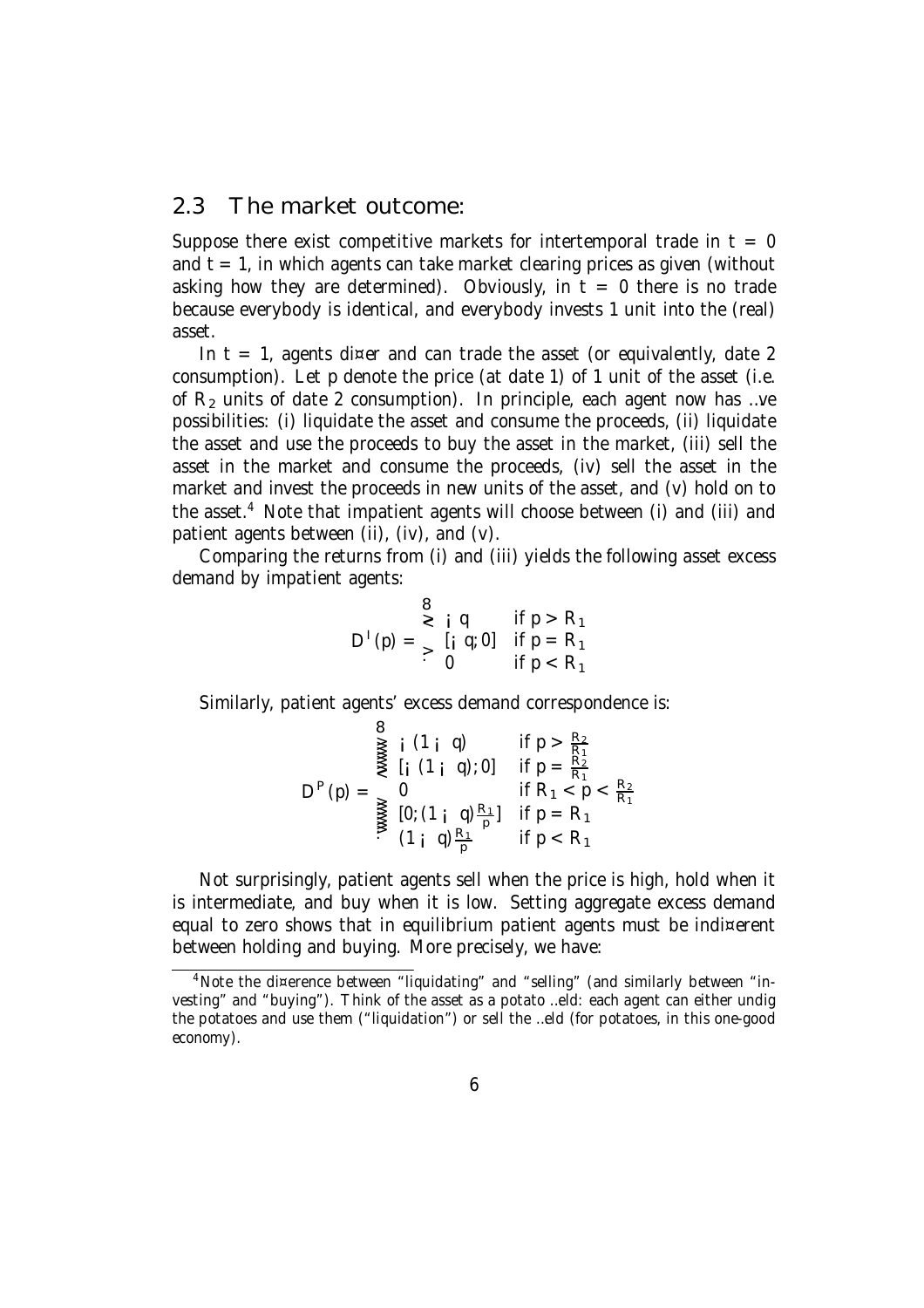Proposition 1 (Diamond-Dybvig, 1983): In a competitive market for intertemporal trade, the unique equilibrium price is  $p = R_1$ , and the resulting consumption path is the autarkic one,  $(c_1, c_2) = (R_1, R_2)$ .

Note that there may be trivial trades in equilibrium, of patient agents who liquidate their asset holdings with impatient ones who do not. But the resulting allocation is no improvement over autarky. This proposition also shows that the de...nition of liquidity used here is very di¤erent from the …rst notion of liquidity introduced in the Introduction: Because of the pricetaking assumption, the competitive market is perfectly "liquid" (according to the market-microstructure de…nition), but it does not provide "liquidity" as de…ned here.

#### 2.4 Banking:

I consider the case of a single bank ("the banking system"), which o¤ers to take in the agents' funds at date 0, invest them, and pay back a prespeci…ed amount at either time 1 or 2.<sup>5</sup>

De...nition: A demand deposit outcome is a list  $(d_1; d_2, \mathcal{R}_1; A_2)$ , where  $A_1$  and  $A_2$  are a partition of the set of all agents, such that

- 1. each agent invests the fraction  $\mathcal{R}$  of her funds in the real asset and deposits 1;  $\infty$  with the bank in t = 0,
- 2. depositors a 2  $A_1$  withdraw  $(1 \, \mathrm{i} \, \mathrm{e}^0)$ d<sub>1</sub> at date 1 and nothing at date 2,
- 3. depositors a 2  $A_2$  withdraw  $(1 \, \mathrm{i} \, \mathrm{e}^0)d_2$  at date 2 and nothing at date 1,
- 4. each depositor prefers her withdrawal date over the alternative one,
- 5. the repayments satisfy  $\frac{d_1}{B_1}$  $\frac{d_1}{R_1} + (1_{i_{s}}) \frac{d_2}{R_2}$  $\frac{d_2}{R_2}$  1, where  $\frac{1}{2}$  is the size (measure) of  $A_1$ .

In this de...nition,  $d_1$  and  $d_2$  are the gross interest rates paid on deposits over one, resp. two periods, and 1  $\mu$  ® can be interpreted as the size of the banking system. Note that we have imposed symmetry ex ante (which is reasonable because all agents are identical ex ante).

<sup>&</sup>lt;sup>5</sup> In the basic model of this section, the case of competing banks is not di¤erent from the single-bank case. In some of the later sections, this assumptions is not without loss of generality.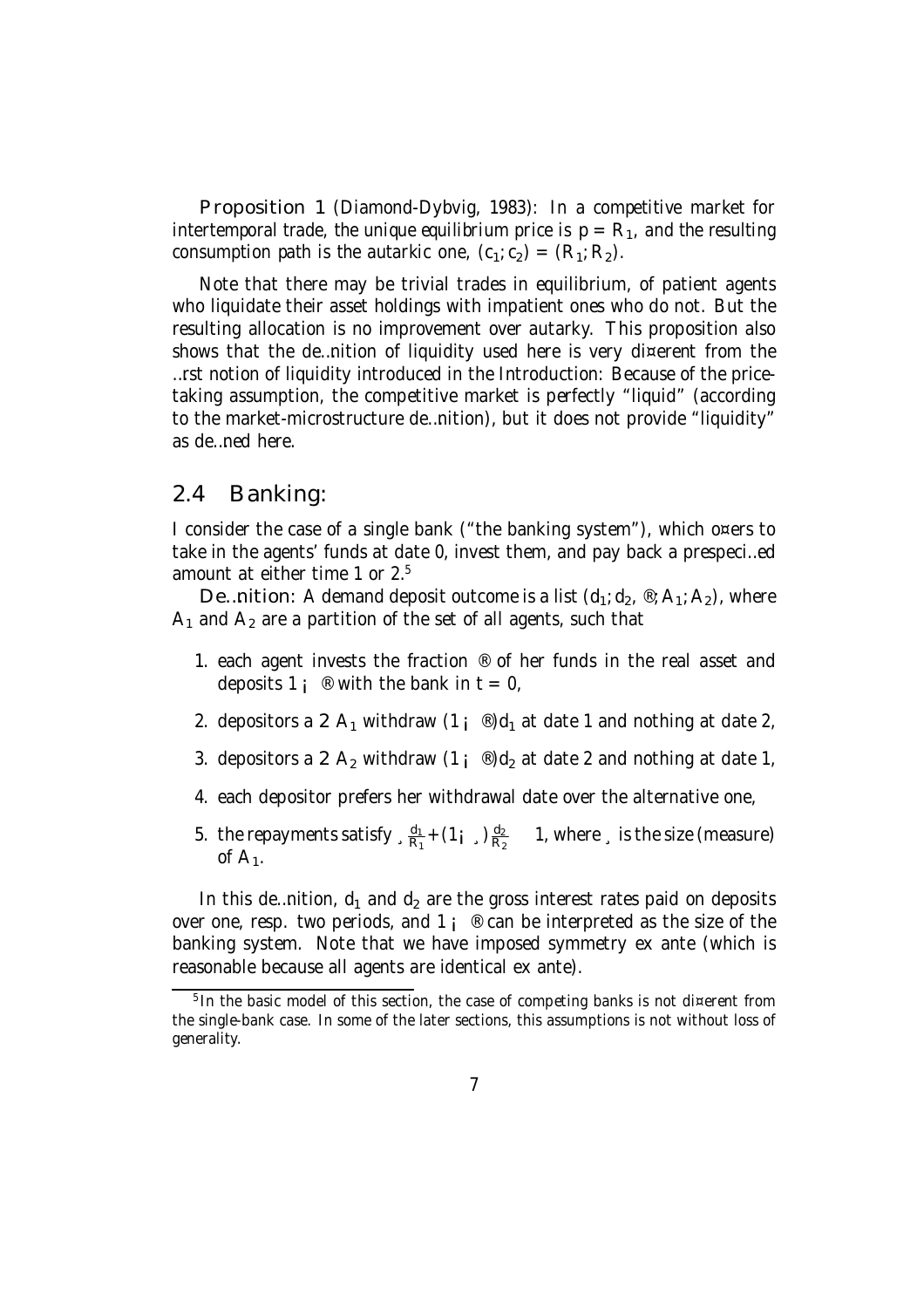Proposition 2 (Diamond-Dybvig, 1983): Suppose that  $R_1 = 1$  and that no markets for intertemporal trade exist. Then the …rst-best consumption path can be implemented as a demand deposit outcome  $(d_1, d_2, \mathcal{R}_1; A_2) =$  $(c_1^{\pi}, c_2^{\pi}, 0;$  fimpatientsg; fpatientsg). The implementation is unique if the deposit contract suspends convertibility in case of excess withdrawal.

Suspension of convertibility is a mechanism which has historically been used as a "circuit breaker" in banking panics. In the present model it states that the bank pays out signi...cantly less than  $d_1$  to at least some depositors at date 1 if more than, depositors demand their money back.<sup>6</sup> The proposition then simply states that, in the absence of markets, banks can provide optimal liquidity, and that they do so unambiguously if suspension of convertibility is imposed.

# 3 A First Critique

In important papers, Jacklin (1987) and Haubrich and King (1990) asked the following question, which in hindsight is obvious: what is the role of deposit contracts if a market for intertemporal trade exists in the model introduced above? <sup>7</sup> To clarify this question, one …rst must integrate the concept of (Walrasian) market equilibrium used earlier with that of demand deposits. Again, we assume that all agents behave identically at date 0, which is plausible and standard, given that they are identical. Hence, market activity only takes place at date 1.

De…nition: A market equilibrium with banking consists of a demand deposit outcome  $(d_1; d_2; \mathcal{B}; A_1; A_2)$  with  $\mathcal{B} < 1$  and an asset price p, together

All these three points can also be found in Haubrich and King (1990).

<sup>&</sup>lt;sup>6</sup>A demand deposit outcome as de...ned above includes the notion of a Nash equilibrium in an appropriately de…ned withdrawal game between depositors. Without suspension of convertibility, a "panic outcome" is possible, too, in which all depositors withdraw at date 1.

<sup>&</sup>lt;sup>7</sup> In his paper, Jacklin made in fact three important contributions, which should be kept apart. First, he showed that other institutional arrangements than deposit contracts (market based ones) can provide liquidity in the Diamond-Dybvig model. Second, he generalised the model to less extreme, smooth preferences. His third contribution, the "Jacklin critique" discussed here, however, was less convincing as it stood, because it considered individual deviations from the banking contract at date 0, without modelling trading at date 1 (if every agent but one invests in the bank, there is no market!). The argument given here corrects this lacuna.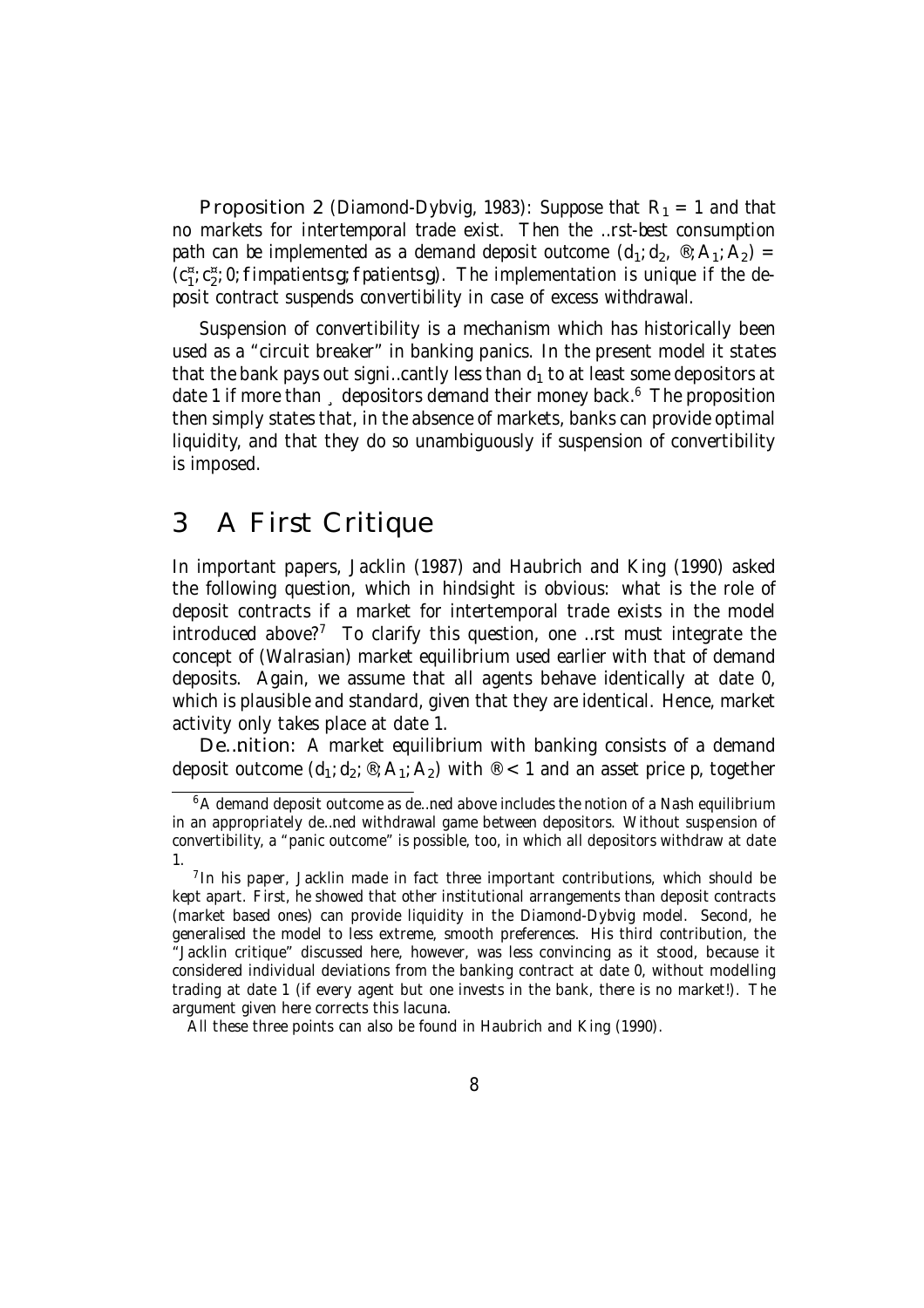with net trades for each agent at date 1, such that all agents maximise their utility from trading and the asset market clears.

In market equilibria with banking, the trading possibilities at date 1 become more complicated. Consider …rst asset demand by the impatients at date 1. For given  $d_1$ ;  $d_2$ ; ®, they have four options. In all of them they withdraw their deposits. Furthermore, they can (i) sell their asset holdings and consume the proceeds and the deposit, (ii) sell their asset holdings, use the deposit to buy the asset on the market, liquidate it, and consume the proceeds, (iii) liquidate their asset holdings and consume the proceeds and the deposit, or (iv) liquidate their asset holdings, use the deposit to buy the asset on the market, liquidate it, and consume the proceeds.

One easily checks that options (ii) and (iii) are always dominated if  $p \leftrightarrow p$  $R_1$ . Comparing the associated payo $\alpha s$ , the following impatient asset excess demand obtains:

$$
D^{1}(p) = \begin{cases} 8 & \text{if } p > R_1 \\ \geq \left[ \begin{array}{cc} q^{\circledast} & \text{if } p > R_1 \\ \left[ \begin{array}{cc} q^{\circledast} & q(1_{i} \end{array} \right] & \frac{d_1}{p} \end{array} \right] & \text{if } p = R_1 \\ q(1_{i} \otimes) \frac{d_1}{p} & \text{if } p < R_1 \end{cases}
$$

Asset demand by patient agents is more complicated, because they now have seven non-trivial possibilities for behaviour at date 1. Yet, it is not di¢cult (though somewhat lengthy) to derive the following proposition.

**Proposition 3:** Suppose the bank o¤ers a deposit contract  $(d_1; d_2)$  at date 0 and a perfect asset market exists at date 1. At a market equilibrium with banking one either has

- $\overline{\phantom{a}}$  $\frac{(1_i \ q)R_1^2}{R_1^2+q(R_{2i} R_1^2)}$   $\otimes$  < 1 i q, d<sub>1</sub> = R<sub>1</sub>, d<sub>2</sub>  $\frac{q^{\circledast}}{(1_i \ q)(1_i \ \circledast)}R_2$  indeterminate,  $\rm p ~ = ~ \frac{(1+q)(1+q)}{q^{\circledast}} R_1(>~R_1)$ , all agents withdraw their deposit at date 1, and the patients buy the impatients' asset holdings with the proceeds from the withdrawal, or
- <sup>2</sup> d<sub>1</sub> = R<sub>1</sub>, d<sub>2</sub> = R<sub>2</sub>, p = R<sub>1</sub>, ® indeterminate, all impatients withdraw their deposits at date 1, patients are indi¤erent between withdrawing and not, and withdraw just enough to buy the impatients' asset holdings.

Both of these two types of equilibria yield the autarkic consumption path  $(R_1; R_2)$  to each agent, and in both banking is degenerate. In each type of equilibrium, the return path from banking is identical to the one from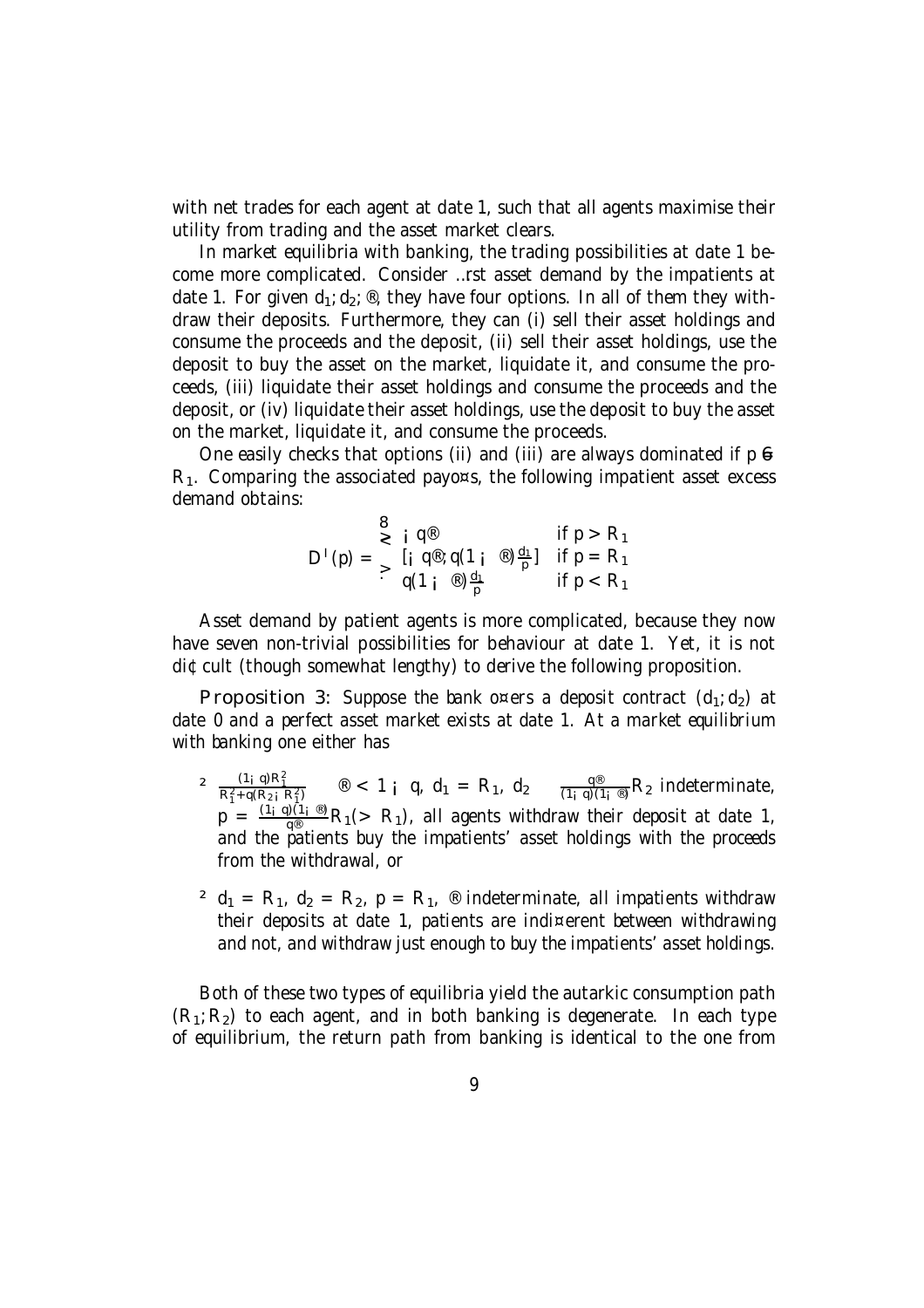investing directly into the asset (taking into account trading in the …rst type of equilibrium), and hence, agents are indi¤erent ex ante between investing in the asset or the bank. Not surprisingly, therefore, the proposition amounts to a new version of the irrelevance result of banking in general equilibrium theory stated in the Introduction.

## 4 A First Answer

In a pragmatic response to this result, Wallace (1988) simply proposed to interpret the Diamond-Dybvig model di¤erently. In his interpretation, the three dates of the model are periods during which the agents live without interacting with each other. Banking then is a substitute for market activity in a world where agents are isolated. More speci…cally, therefore, demand deposits either concern only those …nancial activities for which markets do not form, such as minor transactions services, or are used only by agents who do not have access to existing markets, such as unsophisticated savers.<sup>8</sup>

# 5 A Second Critique

Even if one adopts Wallace's (1988) perspective and assumes that agents in the Diamond-Dybvig model are isolated, a basic incentive constraint must be taken into account in the liquidity model of Section 2: agents can withdraw and re-invest deposits privately (von Thadden, 1998). This point does not concern the original model of Diamond and Dybvig (1983), where  $R_1 = 1$ . It only becomes relevant in the more general model above when  $R_1 > 1$ .

There are two interpretations of such a model of limited interaction. The …rst is in terms of a fully speci…ed one-good economy with separated agents in Wallace's (1988) sense, in which each agent has access to the given physical production process. Alternatively, one can see it as a partial equilibrium model of banking with individual selling and buying, where  $(R_1; R_2)$  represents each agent's market investment opportunity ("the market portfolio"), without trade being explicitly modelled. The latter interpretation also assumes a limited market access of agents: they have access to the market return, but are not able to directly exchange the underlying assets. Agents

<sup>&</sup>lt;sup>8</sup> In fact, Wallace (1988) is concerned with another issue (aggregate risk) and notes this interpretation only in passing. Probably he was not surprised.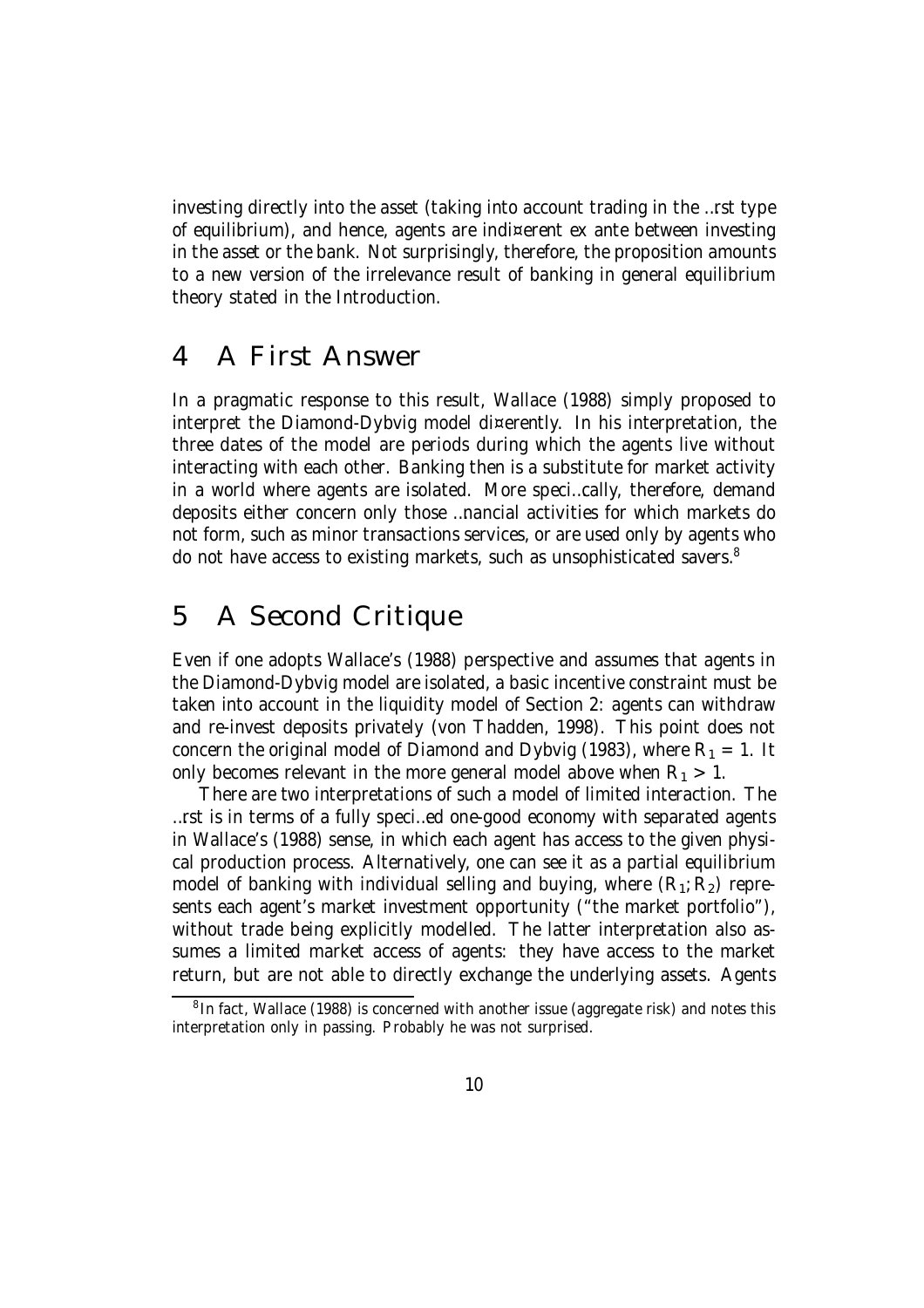who invest, at any given date, "in the market" (de…ned by the return stream  $(R_1; R_2)$ ) or another asset, can liquidate such investments later and invest anew, but they cannot trade them.

#### 5.1 The basic model:

In its simplest form, the model is just the one presented in Section 2.1, with  $R_1 > 1$ . The optimal deposit contract solves the same problem as (3), with an incentive constraint added that restricts second-period consumption to be at least as high as what a patient agent would obtain from withdrawing early and reinvesting:

max 
$$
qu(c_1) + (1 \text{ i } q)u(c_2)
$$
  
\nsubject to  
\n
$$
q\frac{c_1}{R_1} + (1 \text{ i } q)\frac{c_2}{R_2} = 1
$$
\nand  
\n
$$
c_2 = R_1c_1
$$
\n(5)

One easily checks that the …rst-best, (4), is incentive compatible if and only if

$$
R_1^{a+1} \quad R_2
$$

This is a simple condition relating the investment opportunity (given by  $(R_1; R_2)$ ) to utility (given by a). In particular, if the market investment opportunity is completely reversible  $(R_1^2 = R_2)$ , the …rst-best is never incentive compatible (remember that  $a > 1$ ). More generally, the higher the degree of irreversibility,<sup>9</sup> the larger the range of a for which the ...rst-best is incentive compatible. If  $R_1^{a+1} > R_2$ , the solution to program (5) is determined by the incentive constraint, which forces the consumption path to be steeper than …rst-best optimal. One easily calculates that

$$
c_1 = \frac{R_1}{q + (1 \, \mathsf{i} \, \mathsf{q}) \frac{R_1^2}{R_2}}
$$

In particular, if  $R_1^2 = R_2$ , then  $c_1 = R_1$  and only autarky is incentive compatible. The following proposition summarises these …ndings non-formally.

 $9A$  degree of irreversibility can be de... ned naturally as the number g  $\frac{2}{3}$  2 such that  $R_1^g = R_2.$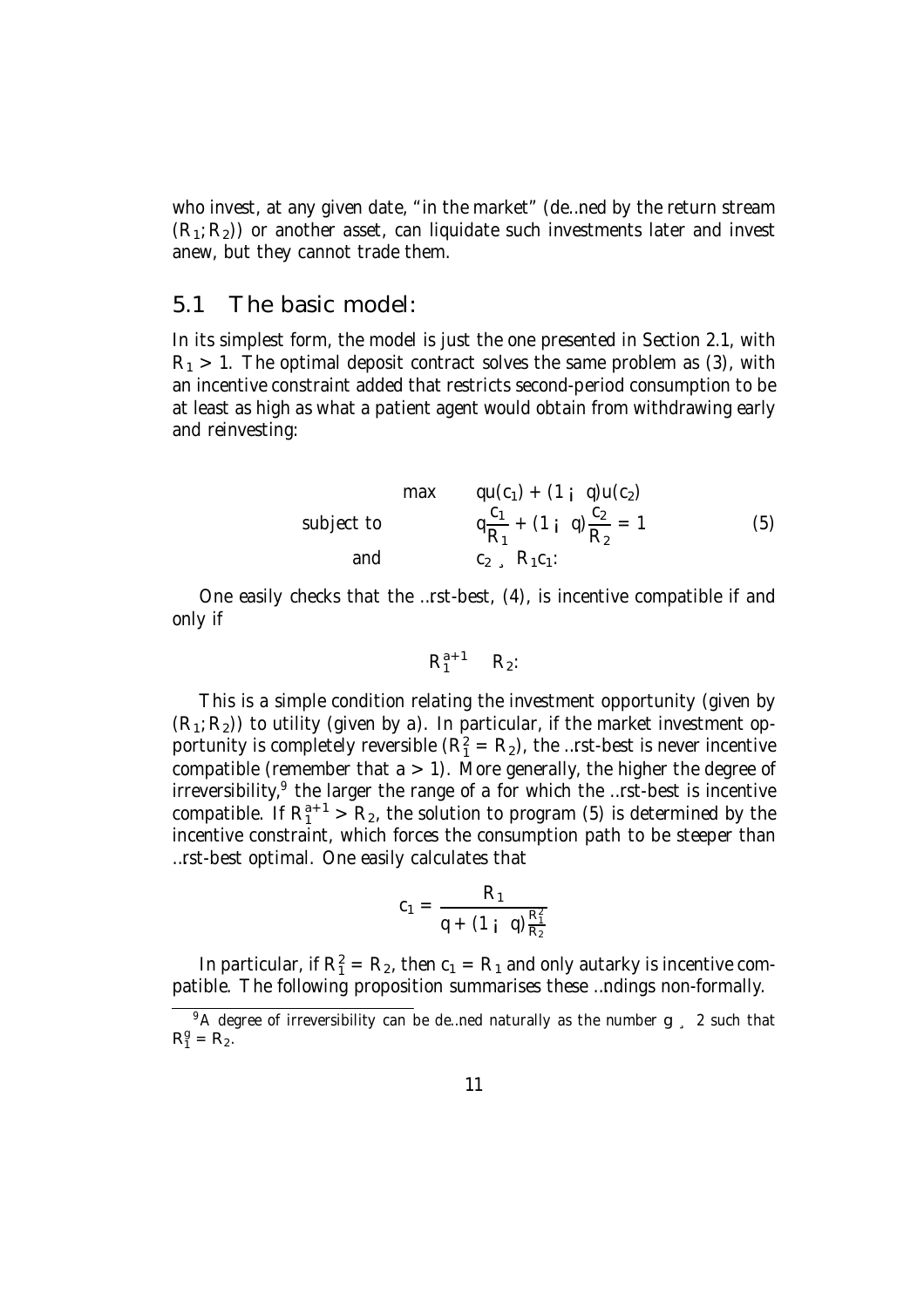Proposition 4: In the three-period banking model with  $R_1 > 1$  and isolated agents, the scope for liquidity provision through demand deposits depends on the degree of irreversibility of the market investment opportunity. If the latter is fully reversible, no liquidity provision is possible at all. The less it is reversible, the more liquidity can be provided through demand deposits.

#### 5.2 The extended model:

The basic model discussed above su¤ers from an important shortcoming as a model of dynamic insurance in that it only has three dates. This feature implies that an agent who considers deviating from a deposit contract at date 1 faces no more uncertainty about future consumption, which makes sticking to the deposit contract less attractive. In reality, of course, life goes on and deposit contracts provide ongoing insurance against liquidity risks. One would, therefore, expect that in a model with an in…nite number of dates the incentive constraint introduced above has little bite: deviating from a deposit contract at any point in time means giving up the future intertemporal insurance the agent has found desirable to start with. Interestingly, in a straightforward generalisation of the above three-period model to continuous time, von Thadden (1998) …nds that this is not the case.

The model developed in von Thadden (1998) has a continuum of agents who live during t 2 [0; 1] and experience random consumption shocks which are identically distributed and satisfy the Law of Large Numbers. The real investment opportunity delivers continuous gross returns  $R(i \mid t)$  at date  $i$ for investment at date t, where R(0) = 1 and R<sup>0</sup>=R is non-decreasing.<sup>10</sup>

In this model, the …rst-best again involves a ‡attening of the consumption path with respect to the autarky path R(t), and deposit contracts must respect the incentive for withdrawal and private reinvestment at every date. Yet, although deviating from a deposit contract now carries the downside of loosing future insurance, this incentive constraint turns out to be remarkably strong. In fact, despite some technical complexities, Proposition 4 continues to hold in the continuous-time model without any quali…cations. In particular, if the market investment is reversible, deposit contracts can provide no liquidity even in the absence of trading opportunities.

<sup>&</sup>lt;sup>10</sup>This last assumption is the exact analogue to the assumption  $R_1^2$  $R<sub>2</sub>$  made in the three-period case.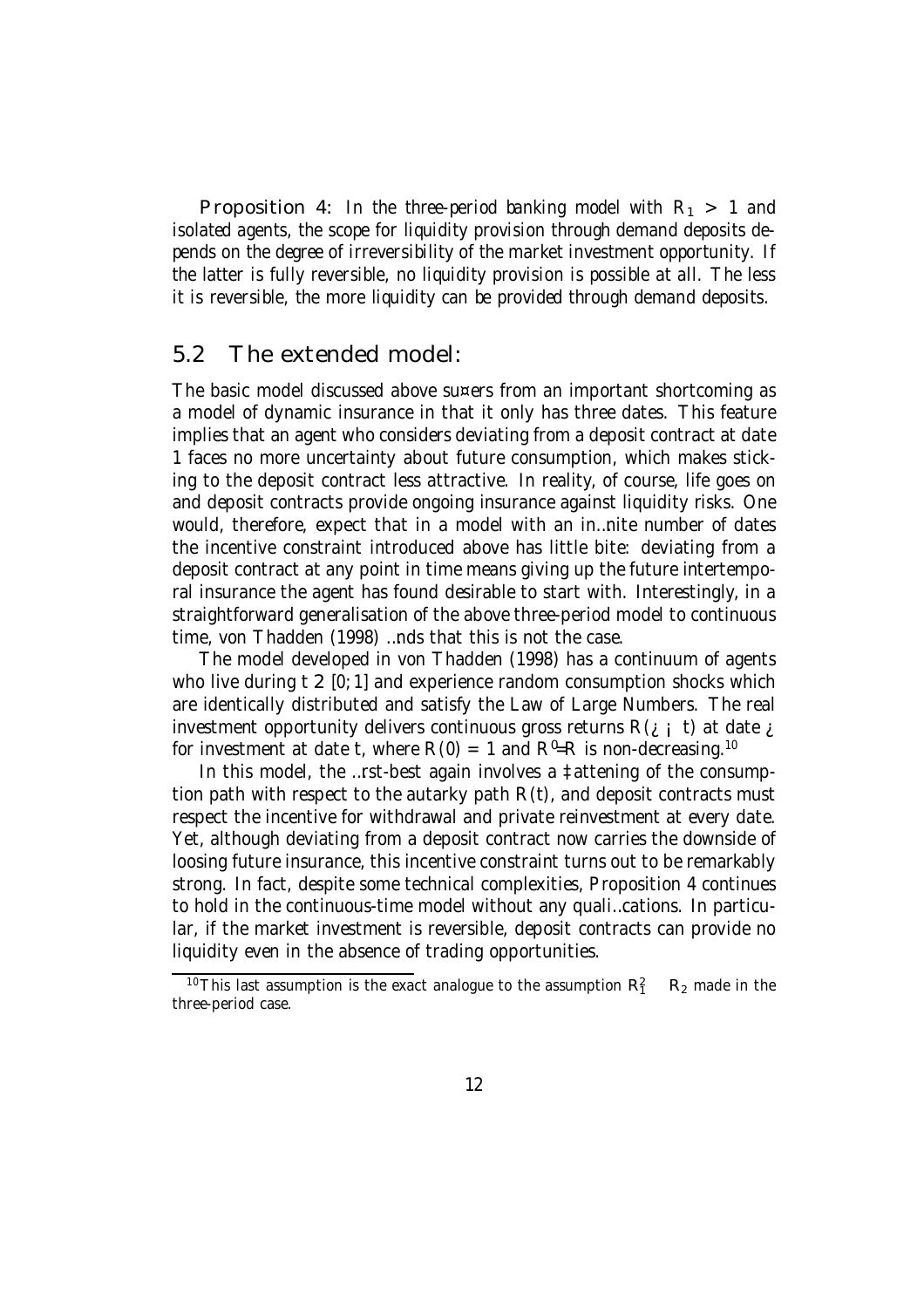## 6 A Second Answer

Building on earlier contributions by Bhattacharya and Gale (1986), Jacklin and Bhattacharya (1988), and Haubrich and King (1990), von Thadden (1997) has extended the model of Section 2.1 by introducing a second investment opportunity. This creates a second insurance role for deposit contracts and alleviates the depositors' moral hazard problem described in the last section in a remarkable way.

### 6.1 The basic model:

Consider the model introduced in Section 2.1 and assume that there is one additional real investment opportunity  $(S_1; S_2)$  such that  $S_1 < R_1$  and  $S_2 >$  $R_2$  (" $(S_1; S_2)$  is less reversible than  $(R_1; R_2)$ ").

Now each agent has a non-trivial, though simple, portfolio problem even under autarky, namely the choice of how much to invest in each asset. However, even the optimal autarkic portfolio has the downside that whenever an agent consumes, she consumes one asset whose yield is not optimal at the time of consumption. Hence, in addition to the "liquidity risk" discussed until now, there is a further "maturity risk".

At the …rst-best, both these risks are fully insured away. In particular, since the proportion of agents who consume early is known in advance, the optimal aggregate portfolio choice can re‡ect this. Hence, the …rst-best problem is

$$
\begin{array}{lll}\n\text{max}_{\circlearrowright, c_1; c_2} & \text{qu}(c_1) + (1 \, \, \text{i} \, \, \text{q})\text{u}(c_2) \\
\text{subject to} & \text{qc}_1 = \circledast \text{R}_1 & \text{(6)} \\
\text{and} & \text{(1 \, \, \, q)}c_2 = (1 \, \, \text{i} \, \, \circledast)S_2\n\end{array}
$$

where <sup>®</sup> denotes the fraction of initial funds invested in the R-asset. The solution to this problem is similar to that of Section 2.2. In particular, the …rst-order-condition equates weighed marginal utilities across time:

$$
R_1 u^0(c_1) = S_2 u^0(c_2);
$$

where the weights now correspond to the optimal rates of transformation in each period. Just as in (4) we therefore obtain

$$
c_1 = \frac{\tilde{A}_{R_1}!}{S_2} \, {}^{1_{=a}}c_2 \tag{7}
$$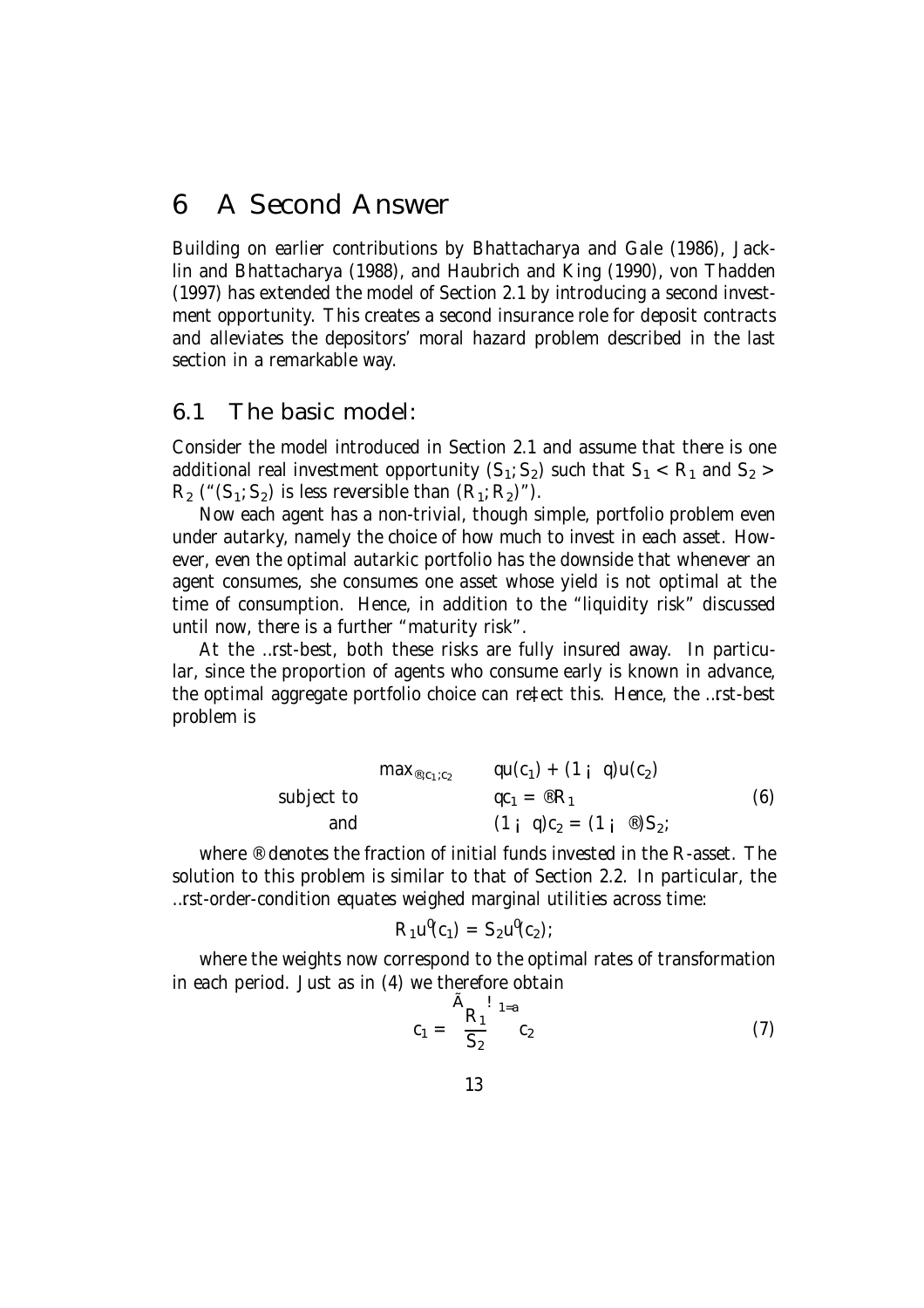for the …rst-best consumption pattern. Hence, the …rst-best ‡attens the consumption path through the 1=a - term and eliminates maturity risk by using the aggregate production pattern  $(R_1; S_2)$ , which dominates each of the individually available assets.

The construction of incentive-compatible demand deposit contracts then is exactly as in the one-asset case of Section 5, with  $R<sub>2</sub>$  being replaced by  $S<sub>2</sub>$ . In particular, the introduction of the new S - asset does not change the incentive constraint of depositors, because if depositors deviate, they deviate by investing in the R - asset. However, the availability of higher long-term returns  $(S_2)$  allows to shift more income towards the short-run, without violating the incentive constraint. Formally, this yields the following second-best consumption:

$$
c_1 = \sum_{\geq 0}^{3} \frac{R_1}{S_2} \Big|_{1=a}^{1=a} c_2 \quad \text{if } R_1^{a+1} \quad S_2
$$
  

$$
c_1 = \sum_{q+(1_1,q)} \frac{R_1^2}{S_2} \quad \text{if not}
$$

Comparing this result with the one of Section 5.1, we can summarise it informally as follows:

Proposition 5: In the three-period banking model with two assets, demand deposit contracts can fully eliminate maturity risk and provide partial insurance against liquidity risk. Liquidity insurance is higher than in the one-asset case.

#### 6.2 The extended model:

The basic model of before has an important drawback which again stems from its limitation to three periods. If we had started the analysis with the S - asset and added the R - asset, we would, as before, have created the opportunity for maturity insurance (which favours the viability of deposit contracts), but we would at the same time have tightened the incentive constraint by introducing a more attractive deviation for depositors (which reduces the viability of deposit contracts).

This is due to the artefact that when considering a deviation at date 1, agents only have a one-period horizon, for which one asset (the R - asset) is unambiguously preferred (no more maturity risk). The in…nite-horizon model of Section 5.2 is a natural way to eliminate this bias, because there is an ongoing insurance need in the in…nite-horizon case. Surprisingly, as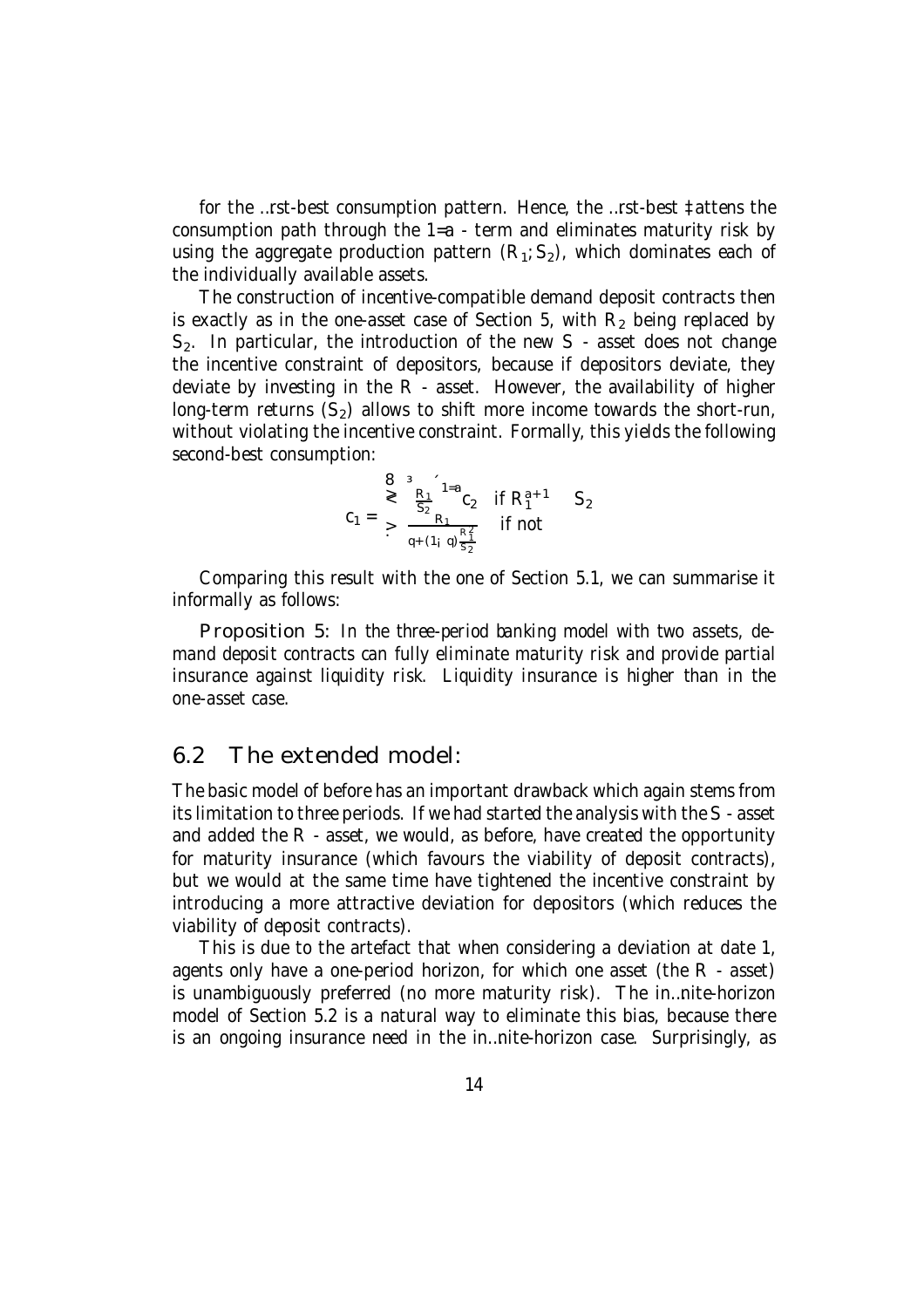shown in von Thadden (1997), the ongoing double demand for insurance is even strong enough for deposit contracts to implement the …rst-best if intertemporal risk aversion (a) is large.

Proposition 6: In the continuous-time banking model with two assets, demand deposit contracts can provide …rst-best insurance if intertemporal risk aversion is su¢ciently large.

Comparing Propositions 5 and 6 shows an interesting interplay between the two insurance functions of demand deposits. To make the point, consider the extreme case of full reversibility of the R - asset. If there is only liquidity insurance possible (the case of Proposition 5), even the ongoing need for insurance in the in…nite-horizon framework is not su¢cient to make any liquidity provision incentive compatible at all. However, if a bank can o¤er both types of insurance (the case of Proposition 6), it can always provide full maturity insurance and some liquidity insurance, and can even provide full liquidity insurance if intertemporal risk aversion is large, i.e. if the demand for it is strongest. Insurance against maturity risk therefore stabilises insurance against liquidity risk in the sense that the latter becomes incentive compatible if the former is provided with it.

### 7 Conclusion

The model of Section 6 presumably overestimates the potential for liquidity provision through demand deposits, because it assumes the extreme separation of agents à la Wallace (1988). In reality, agents do interact, although this interaction is usually imperfect. In the extreme case of perfect Walrasian markets of Section 3, Propositions 5 and 6 would unravel as the Diamond-Dybvig result in Proposition 3; in the more realistic case of imperfect market interaction the results would be partially preserved. However, this reasoning assumes that deposit contracts and asset markets exist independently of each other and agents interact directly in the market. In reality, of course, this interaction is mostly indirect, and it is often intermediated by the very institutions that o¤er demand deposits.

Diamond (1997) has used this observation as the basis for an interesting extension of the model presented in Section 6.1 above (with  $R_1$ ) 2.<br>1, and  $S_1 = 0$ ), which shows that demand deposits can provide liquidity even if agents are not fully separated. He assumes that at date 1 there exists a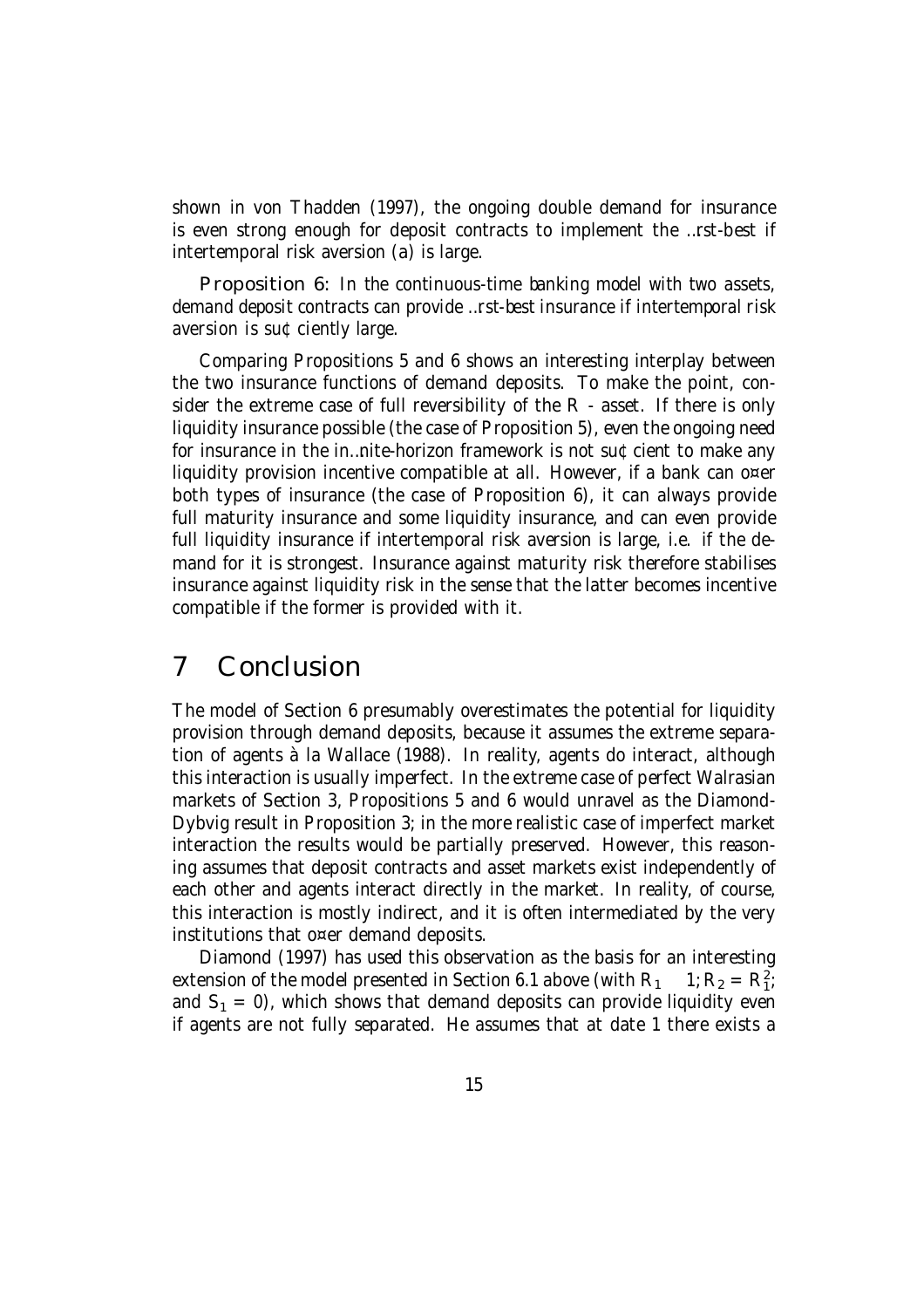Walrasian market as in Section 3, but that a certain fraction of all agents learns at time 1 that they will not have access to the market. The size of this group is known at date 0, but not its composition, so agents are exposed to the risk of individual exclusion, but can provide for it collectively. Banks now do exactly that: Diamond (1997) shows that all short-term asset holding is optimally done through banks (agents at date 0 only hold deposits and the S - asset), and that banks typically trade at date 1 in order to reallocate deposits among patient and impatient agents. The …rst feature is exactly that of maturity insurance of Section 6 adapted to the partial participation setting, the second feature shows how markets can actually be complements rather than substitutes for banks in the creation of liquidity.

Another line of research, proposed by Gorton and Pennacchi (1990), also points to the complementarity of banks and markets. They explicitly start from the insight that trading can impose costs on market participants stemming from informational asymmetries, and argue that demand deposits are an institutional reaction to this de…ciency of markets. If the value of the asset  $(R_1; R_2)$  in the model of Section 2 is uncertain and agents di¤er with respect to their expected liquidity preference q, then there is room for institutions to o¤er deposit or debt-like contracts, precisely to help avoid the costs of market trading. Some individuals will prefer to hold deposits, which are less information sensitive and, therefore, have low individual risk, others will hold tradeable assets and incur the informational risk related to the lemons problem in this market. Again, "banks" and "markets" naturally coexist, but for reasons very di¤erent from those in Diamond (1997).

In sum, the examples considered in this paper show how in a speci…c institutional framework - banks de…ned as demand deposit providers, markets as anonymous, automatic exchange mechanisms, and with liquidity provision as the economic function under consideration - banks do have a role to play, but that this role depends on the characteristics of assets and the interaction between banks and markets. The challenge is to extend such considerations to more comprehensive de…nitions of banking and to more realistic notions of markets.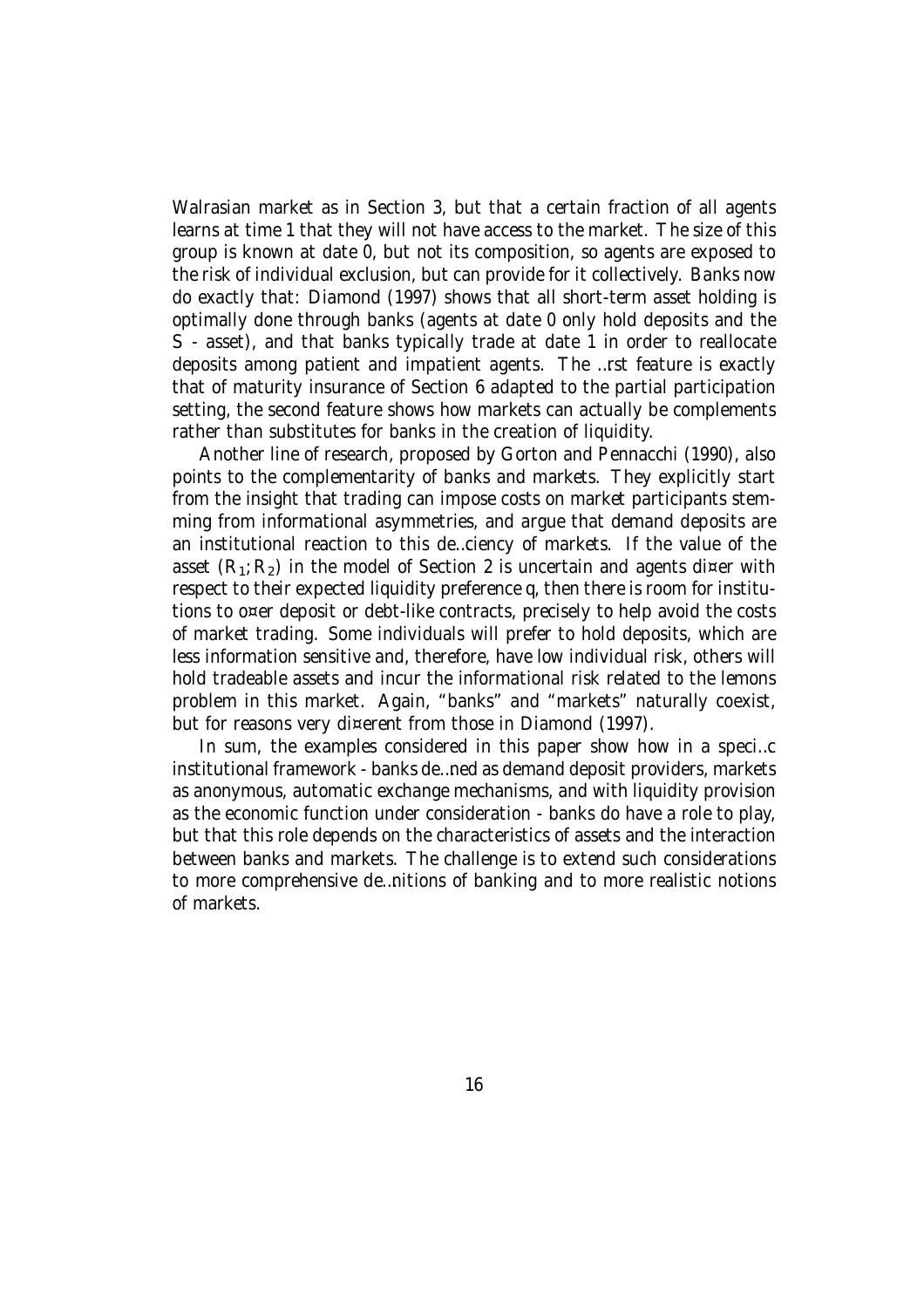### 8 References

Bhattacharya, Sudipto and Douglas Gale (1987), "Preference shocks, liquidity, and central bank policy", in: New Approaches to Monetary Economics (W.A. Barnett and K.J. Singleton, Eds.), Cambridge University Press, 69-88.

Biais, Bruno, Foucault, Thierry, and Pierre Hillion (1997), Microstructure des Marchés Financiers: Institutions, Modèles et Tests, Presses Universitaires de France.

Bryant, John (1980), "A model of reserves, bank runs, and deposit insurance", Journal of Banking and Finance 4, 335-344.

Diamond, Douglas (1997), "Liquidity, banks, and markets", Journal of Political Economy 105, 928-956.

Diamond, Douglas and Philip Dybvig (1983), "Bank runs, deposit insurance, and liquidity", Journal of Political Economy 91, 401-419.

Diamond, Douglas and Raghuram Rajan (1998), "Liquidity risk, liquidity creation, and …nancial fragility: a theory of banking", manuscript, GSB Chicago.

Freixas, Xavier and Jean-Charles Rochet (1997), The Microeconomic Theory of Banking, MIT Press.

Gorton, Gary and George Pennacchi (1990), "Financial intermediaries and liquidity creation", Journal of Finance 45, 49-71.

Haubrich, Joseph and Robert King (1990), "Banking and insurance", Journal of Monetary Economics 26, 361-386.

Hellwig, Martin (1994), "Liquidity provision, banking, and the allocation of interest rate risk", European Economic Review 38, 1363-1390.

Hellwig, Martin (1998), "Banks, markets, and the allocation of risks in an economy", Journal of Institutional and Theoretical Economics 154, 328-345.

Holmström, Bengt and Jean Tirole (1998a), "Private and public supply of liquidity", Journal of Political Economy 106, 1-40.

Holmström, Bengt and Jean Tirole (1998b), "The LAPM", manuscript, IDEI Toulouse.

Jacklin, Charles (1987), "Demand deposits, trading restrictions, and risk sharing", in: Contractual Arrangements for Intertemporal Trade (E.C. Prescott and N. Wallace, Eds.), University of Minnesota Press 26-47.

Jacklin, Charles and Sudipto Bhattacharya (1988), "Distinguishing panics and information-based bank runs: welfare and policy implications", Journal of Political Economy 96, 568-592.